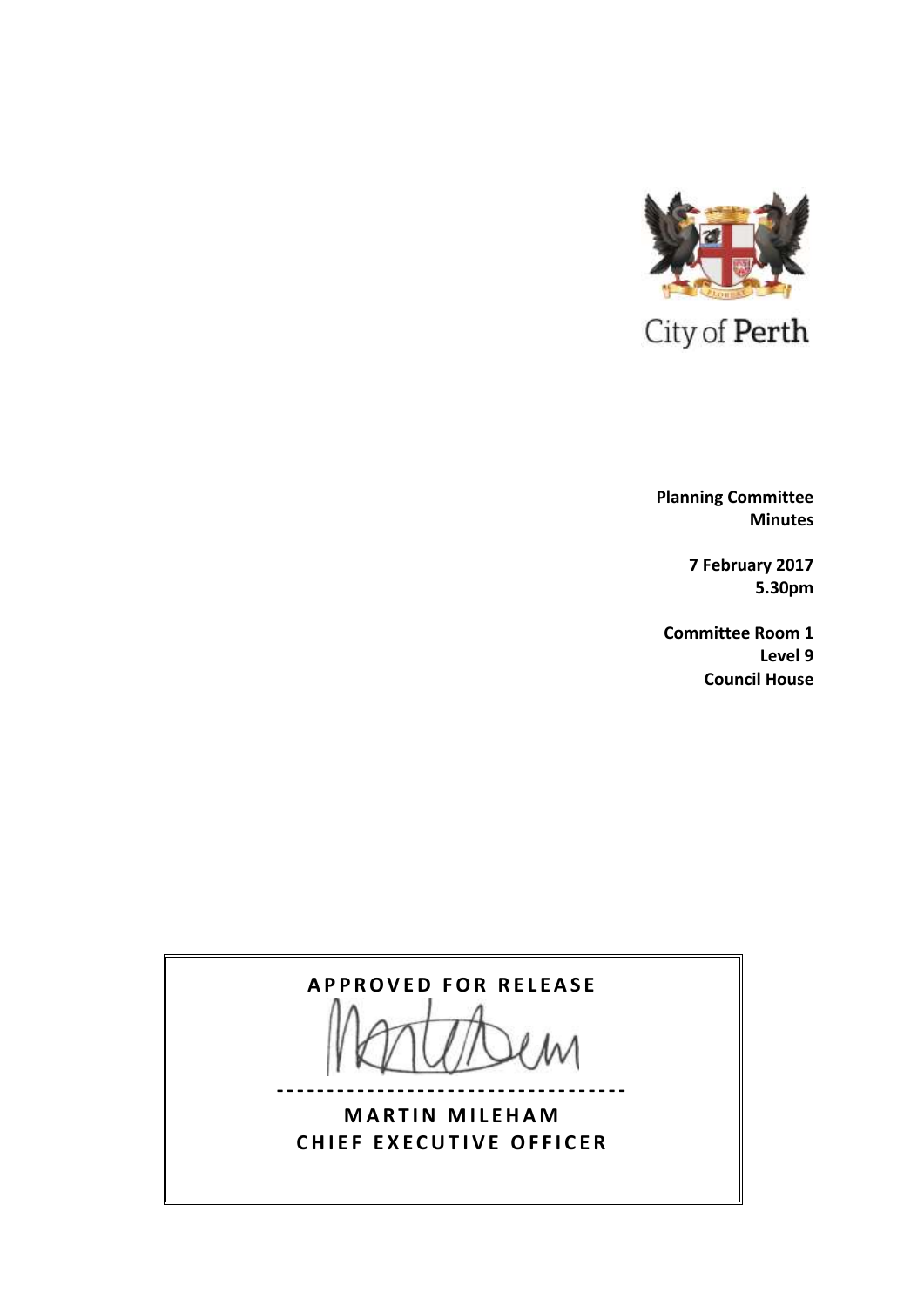

**Planning Committee Minutes** 

> 7 February 2017 5.30pm

**Committee Room 1** Level 9 **Council House** 

Minutes to be confirmed at the next Planning meeting.

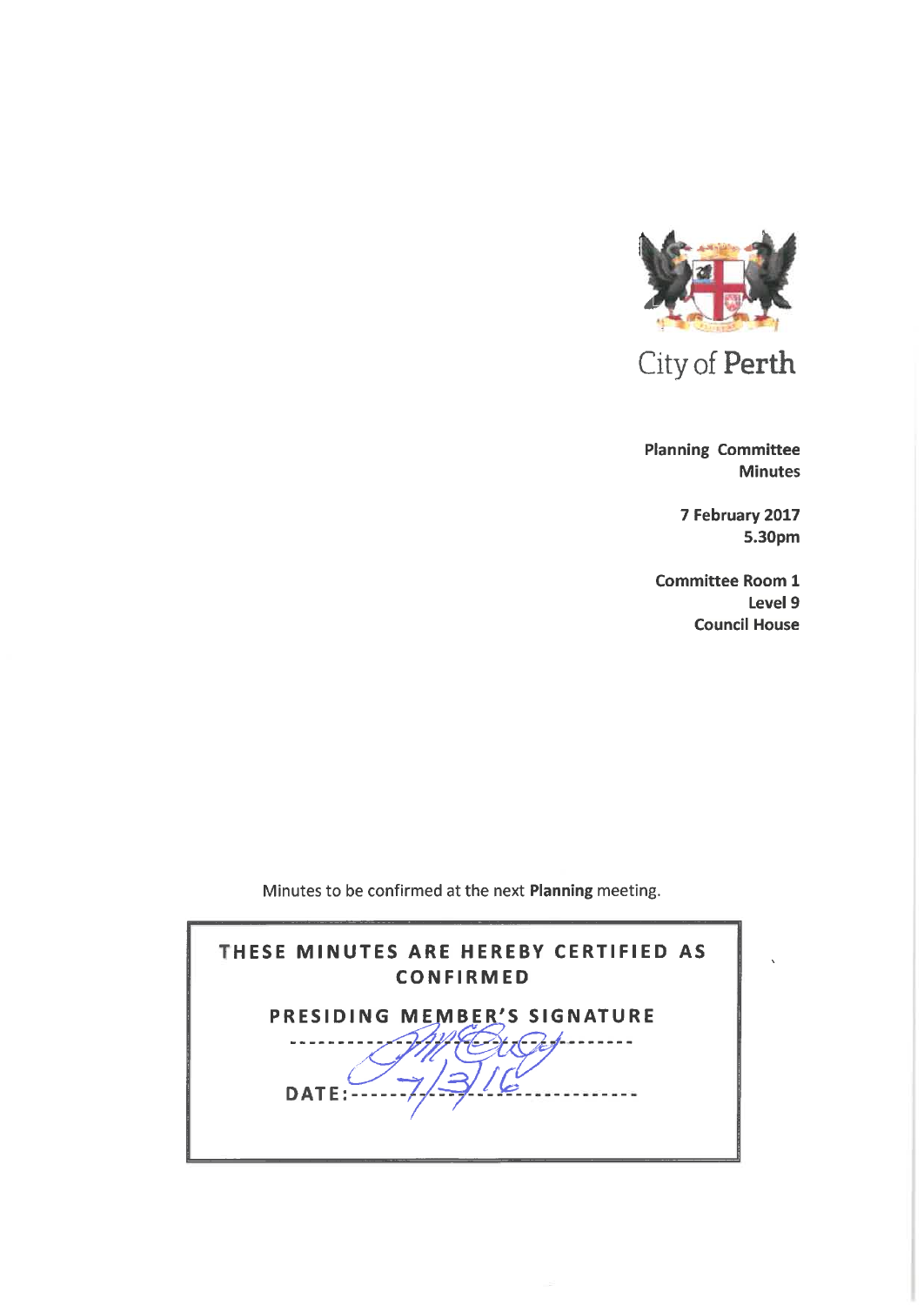Minutes of the **Planning** meeting of the City of Perth in Committee Room 1, Ninth Floor, Council House, 27 St Georges Terrace, Perth on Tuesday, 7 February 2017.

## **Members in Attendance:**

| Cr McEvoy | $\qquad \qquad \blacksquare$ | <b>Presiding Member</b> |
|-----------|------------------------------|-------------------------|
| Cr Adamos |                              |                         |
| Cr Yong   |                              |                         |

## **Officers:**

| Mr Mileham  |                          | <b>Chief Executive Officer</b>       |
|-------------|--------------------------|--------------------------------------|
| Ms Smith    |                          | <b>Manager Development Approvals</b> |
| Mr Ridgwell |                          | <b>Manager Governance</b>            |
| Mr Smith    | $\overline{\phantom{a}}$ | <b>City Architect</b>                |
| Mr Fotev    | $\overline{\phantom{0}}$ | 3D Module Coordinator                |
| Ms Best     |                          | Governance and Risk Officer          |
|             |                          |                                      |

# **Guests and Deputations:**

| Mr Caddy     | $\overline{\phantom{0}}$ | TPG.                        |
|--------------|--------------------------|-----------------------------|
| Mr MacCormac | $\overline{\phantom{0}}$ | <b>MacCormac Architects</b> |
| Mr Gaunt     | -                        | <b>MacCormac Architects</b> |

Two Members of Public.

### **1. Declaration of Opening**

**5.30pm** The Presiding Member declared the meeting open.

### **2. Apologies and Members on Leave of Absence**

Nil

### **3. Question Time for the Public**

- Nil
- **4. Confirmation of Minutes – 6 December 2016**

## *Moved by Cr Adamos , seconded by Cr Yong*

*That the minutes of the meeting of the Planning Committee held on 6 December 2016 be confirmed as a true and correct record.*

*The motion was put and carried*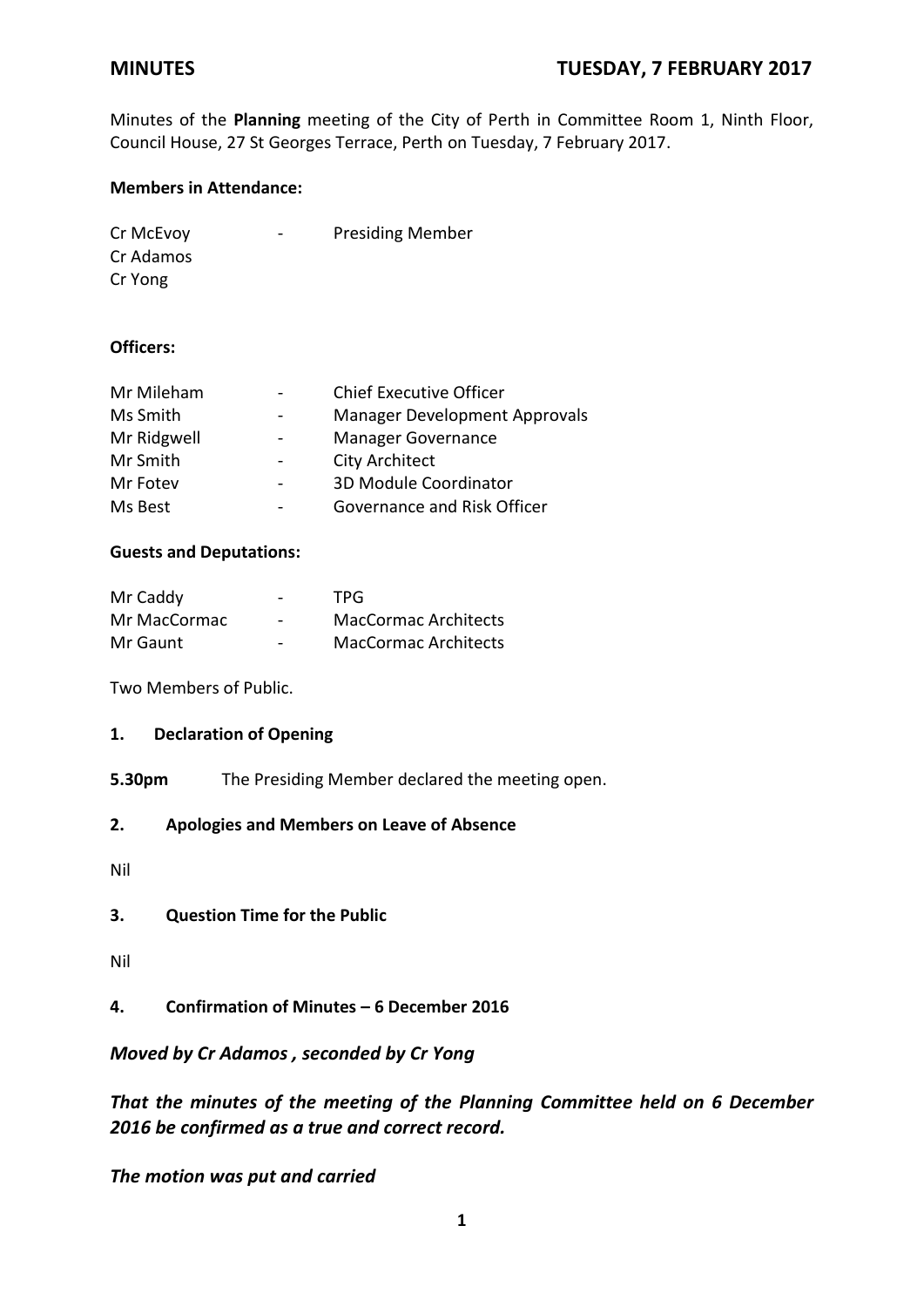**The votes were recorded as follows:**

**For: Crs McEvoy, Adamos and Yong**

**Against: Nil**

**5. Correspondence**

Nil

- **6. Disclosures of Members' Interests** Nil
- **7. Matters for which the Meeting may be Closed** Nil
- **8. Reports**

# **Item 8.1 Perth Local Development Assessment Panel – Membership Nominations**

*Moved by Cr Adamos, seconded by Cr Yong*

*That Council nominates for consideration by the Minister for Planning for appointment to the Perth Local Development Assessment Panel for a term starting 27 April 2017 until 26 April 2020:*

- *1. \_\_\_\_\_\_\_\_\_\_\_\_\_\_\_\_\_\_\_\_\_\_\_\_ and \_\_\_\_\_\_\_\_\_\_\_\_\_\_\_\_\_\_\_\_\_\_\_\_ as the City of Perth local government members;*
- 2. *and and* **<b>as the City of** *as the City of Perth local government alternate members.*

*The motion was put and carried*

**The votes were recorded as follows:**

**For: Crs McEvoy, Adamos and Yong**

**Against: Nil**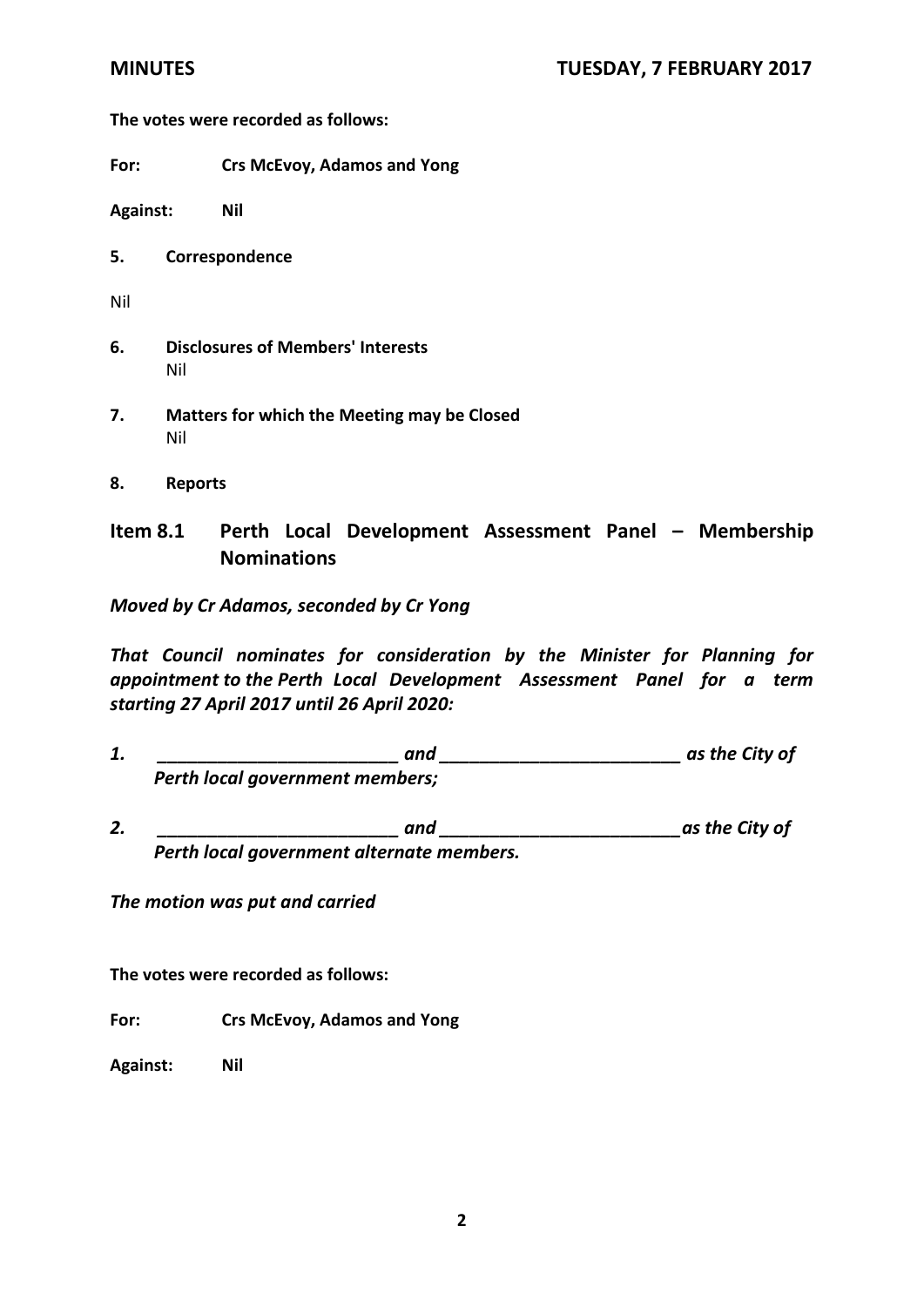| <b>MINUTES</b>     | <b>TUESDAY, 7 FEBRUARY 2017</b>                                                                                                                                                                                                             |
|--------------------|---------------------------------------------------------------------------------------------------------------------------------------------------------------------------------------------------------------------------------------------|
| <b>DEPUTATION:</b> | Item 8.2 - 43 (Lot 41) Arden Street, East Perth - Proposed Additions<br>to the Second Floor and New Third Floor to the Existing Dwelling                                                                                                    |
|                    | The Presiding Member approved a Deputation from Mr David Caddy -<br>TPG (TRIM 23970/17).                                                                                                                                                    |
| 5.33pm             | Mr Caddy commenced the deputation and recommended the Planning<br>Committee refuse the proposed Officer recommendation. Mr Caddy<br>also circulated correspondence to Elected Members further supporting<br>the deputation (TRIM 25784/17). |
| 5.40pm             | The deputation concluded.                                                                                                                                                                                                                   |

# **Item 8.2 43 (Lot 41) Arden Street, East Perth – Proposed Additions to the Second Floor and New Third Floor to the Existing Dwelling**

*Moved by Cr Adamos, seconded by Cr Yong*

*That:*

- *1. in accordance with the provisions of the City Planning Scheme No. 2, Local Planning Scheme No. 26 and the Metropolitan Region Scheme, Council APPROVES the revised application for additions to the second floor and construction of a new third floor to the existing dwelling at 43 (Lot 41) Arden Street, East Perth as indicated on the Metropolitan Region Scheme Form One dated 16 August 2016 and as shown on the plans received on 4 January 2017 subject to:*
	- *1.1 the applicant providing the City with an acceptable construction value for the proposed works based on the current market and reimburse the City the correct prescribed application fees prior to applying for a building permit;*
	- *1.2 final details of the proposed finishes, design, colours and materials for the additions being submitted by the applicant and approved by the City prior to applying for the relevant building permit;*
	- *1.3 any proposed external building plant, piping, ducting and air conditioning units being located so as to minimise any visual and noise impact on the adjacent developments and being screened from view of the street and rear laneway, with details of the location and screening of any proposed external building plant being submitted and approved prior to the submission of an application for the relevant building permit; and*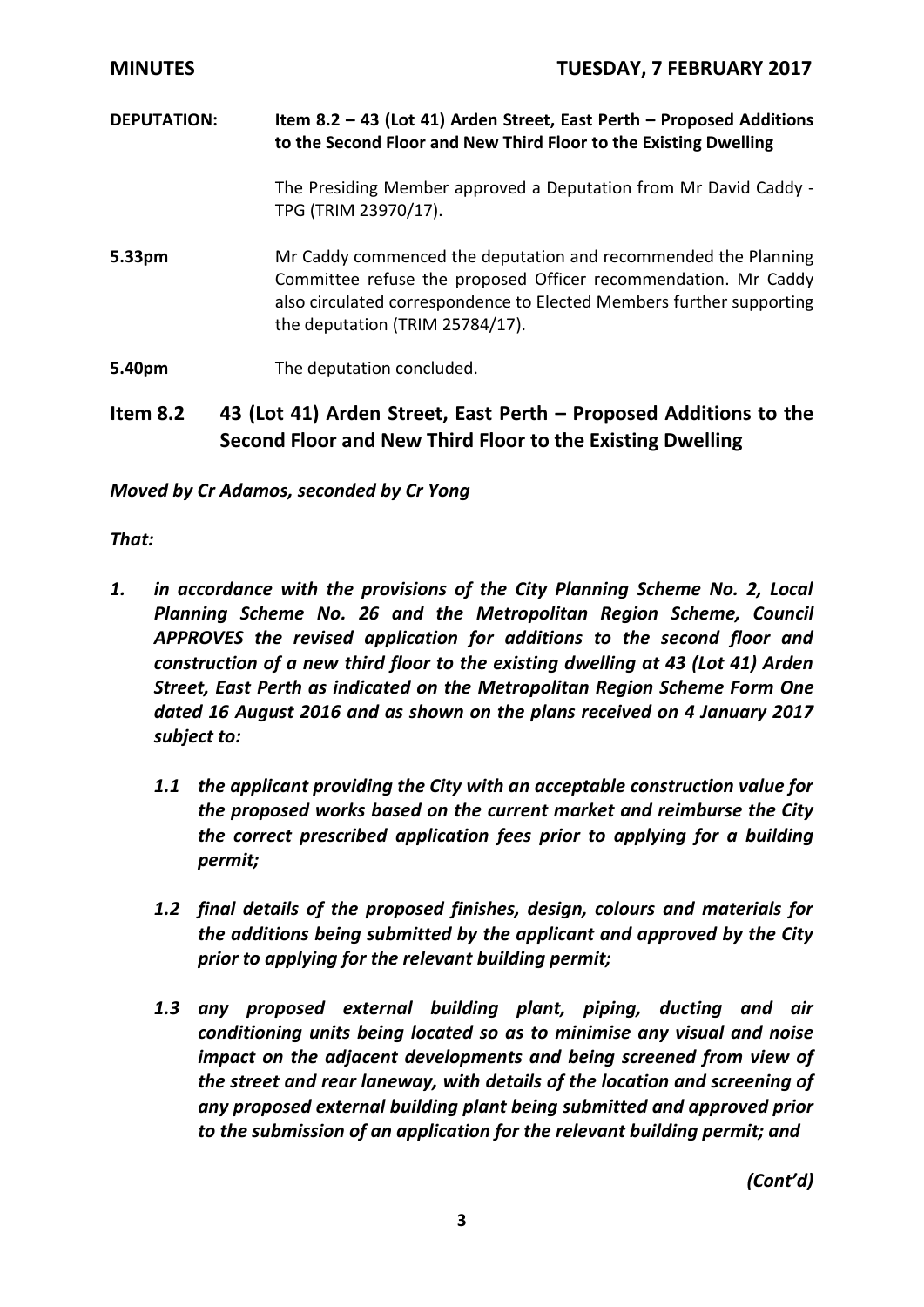- *1.4 a construction management plan for the proposal being submitted for approval by the City prior to applying for a building permit, detailing how it is proposed to manage:*
	- *a. delivery of materials and equipment to the site;*
	- *b. storage of materials and equipment on the site;*
	- *c. parking arrangements for the contractors and subcontractors;*
	- *d. maintaining access through the rear laneway throughout construction; and*
	- *e. any other matters likely to impact on the surrounding properties,*
- *2. the City's Officers review the design guidelines for East Perth Area 21 Constitution Hill North to include the properties at 33 to 47 (Lots 40 to 45) Arden Street, East Perth, to provide more consistent guidelines for the future development of this area.*

**The votes were recorded as follows:**

**For: Crs McEvoy, Adamos and Yong**

- **Against: Nil**
- **DEPUTATION: Item 8.3 – 28 (Lot 743) St Georges Terrace and 501 (Lots 563 And 744) Hay Street, Perth – Demolition of the Existing Anzac House and Club Building and the Construction of a 10-Level Mixed-Use Building for the RSLWA Club and Offices, Commercial Offices and Dining Tenancies**

The Presiding Member approved a Deputation from Mr Kym MacCormac – MacCormac Architects (TRIM 21433/17).

**6.00pm** Mr MacCormac commenced the deputation and provided an overview of the proposed design and building configuration to the Planning Committee.

**6.11pm** The deputation concluded.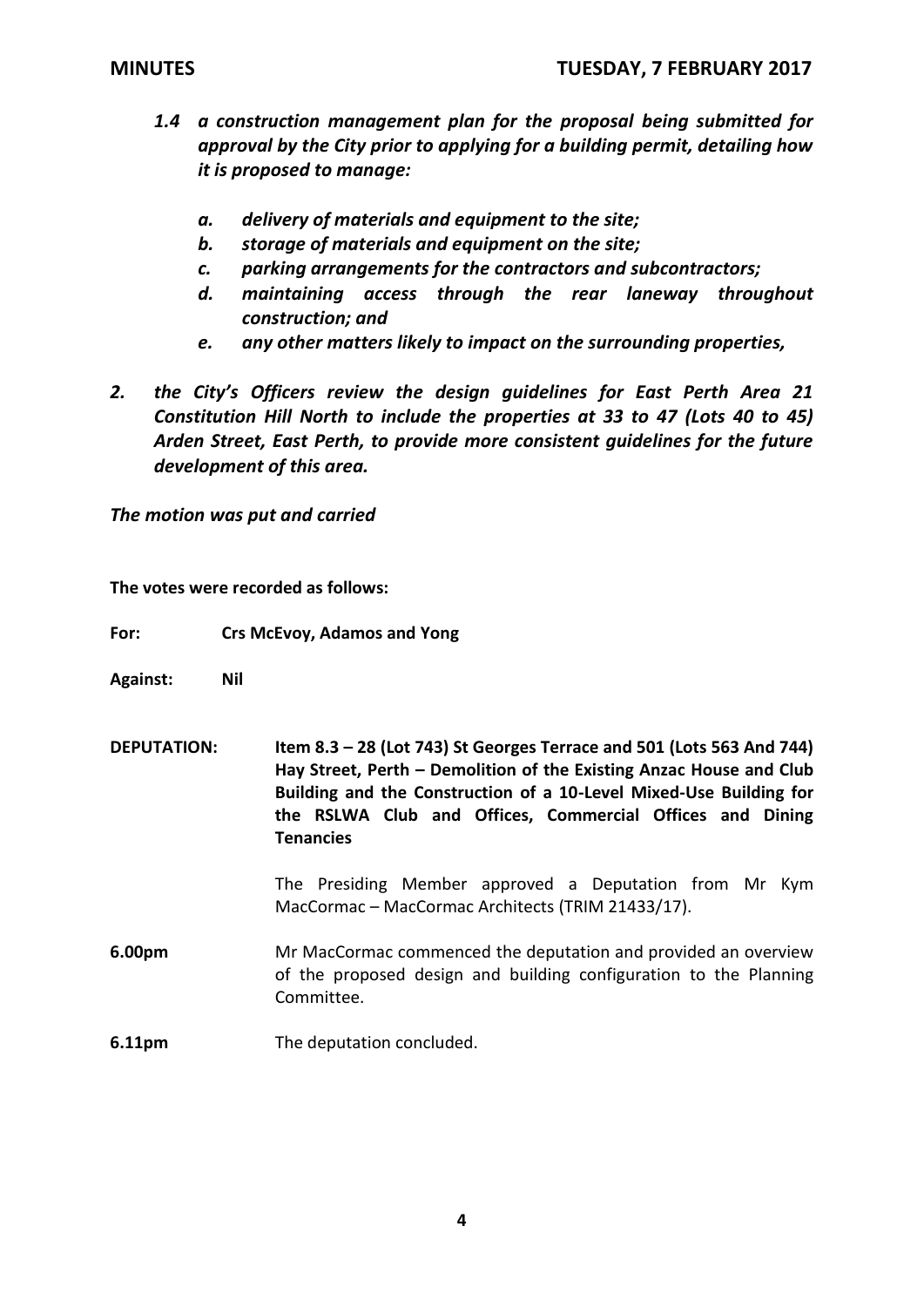**Item 8.3 28 (Lot 743) St Georges Terrace and 501 (Lots 563 And 744) Hay Street, Perth – Demolition of the Existing Anzac House and Club Building and the Construction of a 10-Level Mixed-Use Building for the RSLWA Club and Offices, Commercial Offices and Dining Tenancies**

*Moved by Cr McEvoy, seconded by Cr Adamos*

*That, in accordance with the provisions of the City Planning Scheme No. 2, the Planning and Development (Local Planning Schemes) Regulations 2015 – Deemed Provisions for Local Planning Schemes and the Metropolitan Region Scheme, the Council APPROVES BY AN ABSOLUTE MAJORITY, the application for the demolition of the existing ANZAC House and Club building and the construction of a 10-level mixed-use building for the RSLWA Club and Offices as well as commercial offices and dining tenancies at 28 (Lot 743) St Georges Terrace and 501 (Lots 563 and 744) Hay Street, Perth subject to:*

- *1. the amalgamation and re-subdivision of the subject lots into two separate lots on two Certificates of Titles to accommodate the new RSLWA Club building and Central Law Courts building, in compliance with the City's maximum plot ratio and car parking requirements, as well as any required vehicle access and servicing easements prior to occupancy of the new RSLWA Club building;*
- *2. an interpretation strategy and archival record of the existing ANZAC House building being prepared in consultation with the State Heritage Office and being submitted for approval by the City prior to applying for a demolition permit;*
- *3. an archaeological management strategy being prepared by a suitably qualified historical archaeologist, to inform demolition and redevelopment works at the site, in consultation with the State Heritage Office and being submitted to the City for approval prior to applying for a demolition permit;*
- *4. final details of the design and a sample board of the high quality and durable materials, colours and finishes for the building, including the treatment to the vehicle entrance on Irwin Street, being submitted for approval by the City prior to applying for a building permit;*
- *5. final details of the design and finishes to the western courtyard and display space, including security and surveillance measures to ensure the area is safe during and after operating hours, being submitted for approval by the City prior to its installation;*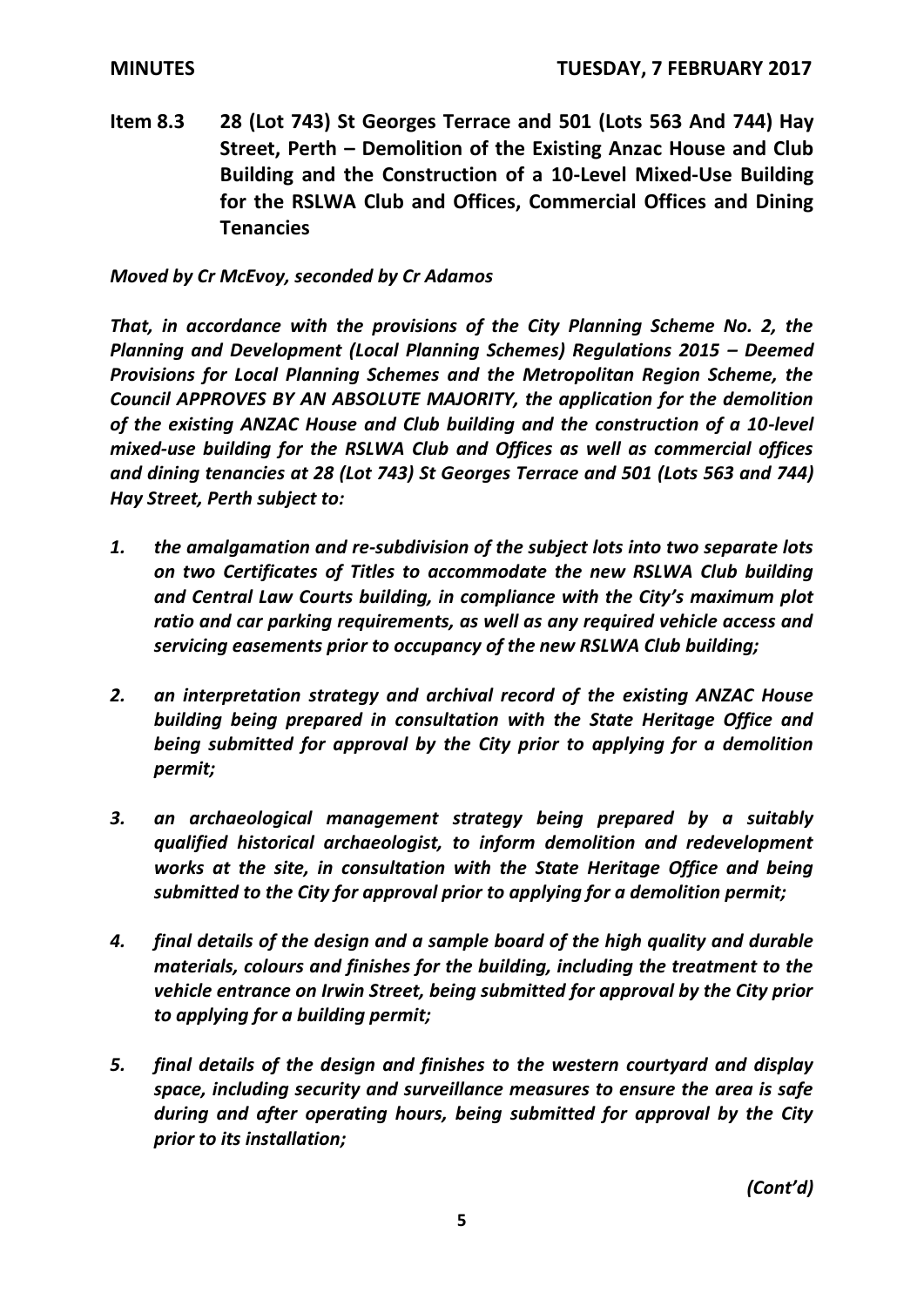- *6. any proposed external building plant, lift overruns, piping, ducting, water tanks, transformers, air condensers and fire booster cabinets shall be located so as to minimise any visual and noise impact on the adjacent developments and being screened from view of the street, including any such plant or services located within the vehicle entrance of the development, with details of the location and screening of such plant and services being submitted for approval by the City prior to applying for a building permit;*
- *7. a final Waste Management Plan, identifying a permanent storage and wash down facility for bins both recyclables and general waste and including a waste disposal/collection strategy demonstrating how these facilities will be serviced by the City or a private operator, being submitted for approval by the City prior to applying for a building permit;*
- *8. details of on-site stormwater disposal/management being to the City's specifications and being submitted for approval by the City prior to applying for a building permit;*
- *9. the proposed floor levels of the pedestrian and vehicle entrances into the building being designed to match the current levels of the adjacent footpaths, to the City's satisfaction, with details being submitted for approval by the City prior to applying for a building permit;*
- 10. thirteen car parking bays (including one universal access car parking bay) *being provided on-site within the new RSLWA Club and Offices building, with all on-site parking being for the exclusive use of the tenants of the development and their customers/guests;*
- *11. in the event that the approved development has not been substantially commenced within six months of the demolition of the existing building on site, the site is to be landscaped and aesthetically screened at the owner's cost, with details being submitted for approval by the City prior to installation, in order to preserve the amenity of the area and to prevent dust and sand being blown from the site, with the site being maintained in a clean and tidy state to the City's satisfaction;*
- *12. the works referred to in Condition 11, shall be secured by a bond/deed of agreement between the applicant and the City, to the value of the proposed works, with the cost of the deed to be borne by the applicant;*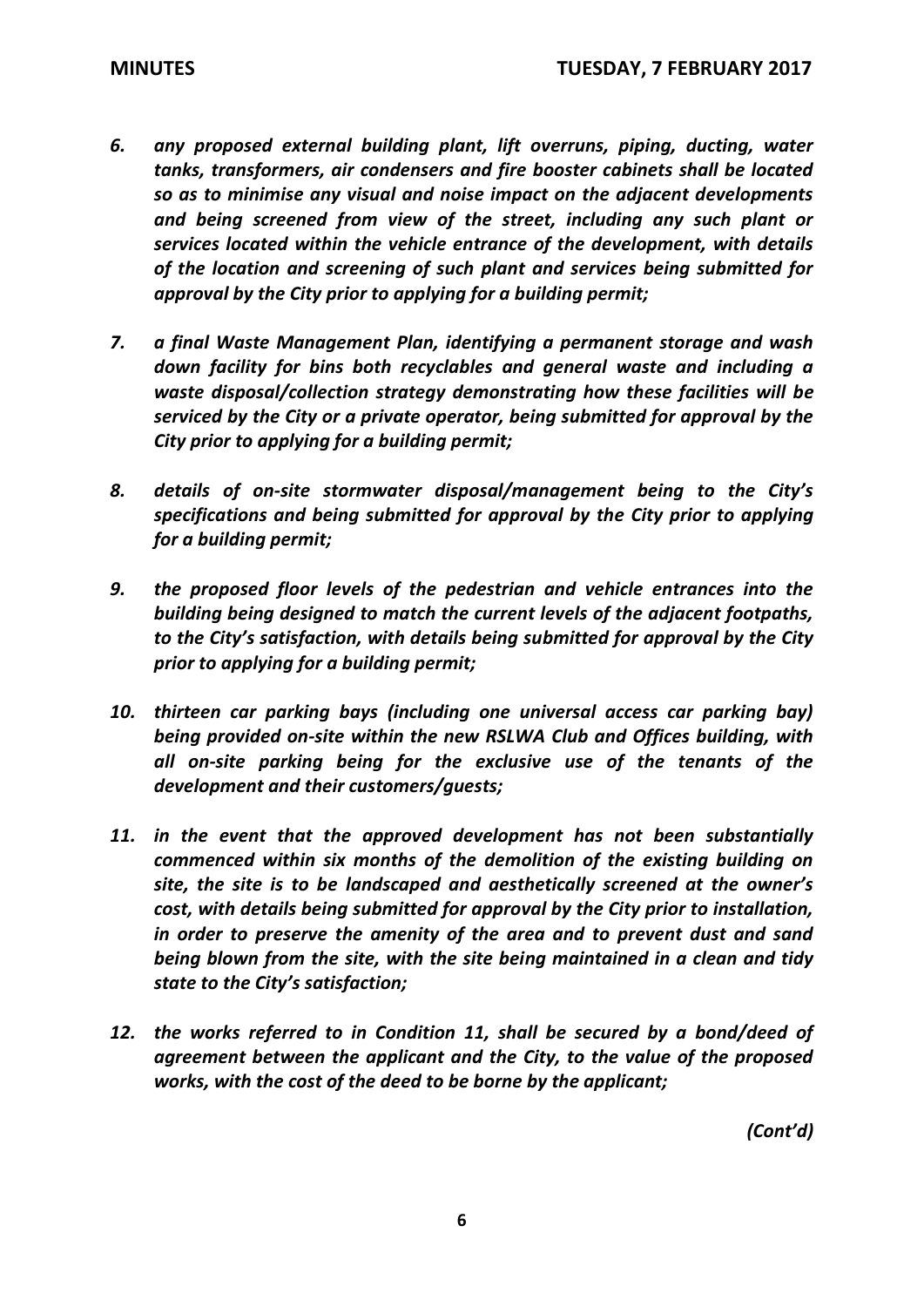- *13. any signage for the development being integrated into the design of the building and any signs which are not exempt from approval under the City's Signs Policy 4.6 requiring a separate application;*
- *14. the ground floor commercial tenancies being restricted to 'Dining' (café or restaurant), 'Office' or 'Retail (General)' uses with any other proposed uses not listed above or any external alterations to the tenancies requiring a separate application for approval;*
- *15. a construction management plan for the development being submitted to the City for approval prior to applying for a building permit, detailing how it is proposed to manage:* 
	- *15.1 the delivery of materials and equipment to the site;*
	- *15.2 the storage of materials and equipment on the site;*
	- *15.3 the parking arrangements for the contractors and subcontractors;*
	- *15.4 any dewatering of the site;*
	- *15.5 any impacts on city infrastructure and street trees in the surrounding streets and footpaths; and*
	- *15.6 other matters likely to impact on the Central Law Courts and surrounding properties.*

**The votes were recorded as follows:**

**For: Crs McEvoy, Adamos and Yong**

**Against: Nil**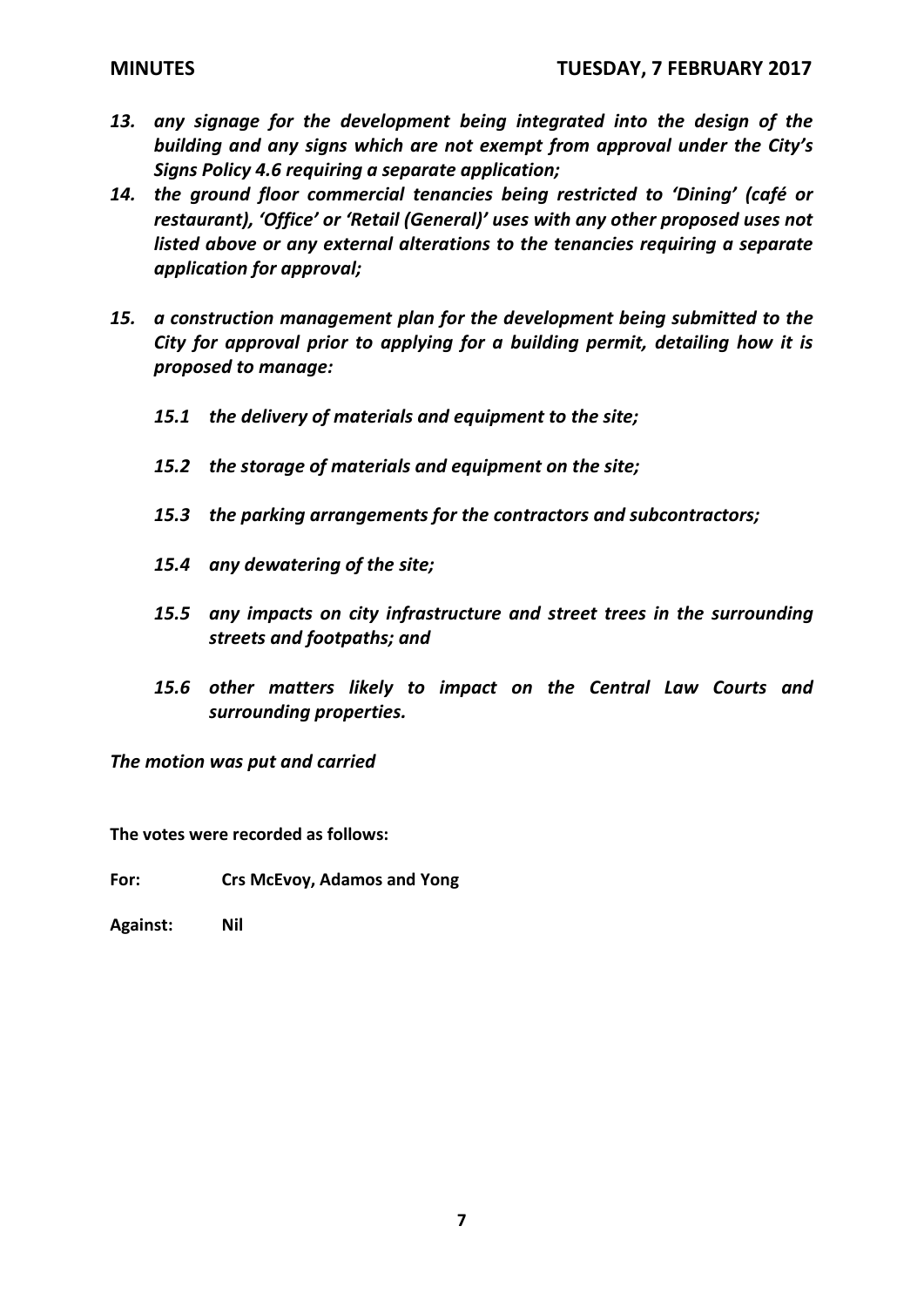**Item 8.4 18 (Lot E105) Wickham Street, East Perth – Proposed Seven Storey Mixed-Use Development Comprising 27 Multiple Dwellings, One Office Tenancy and 29 Car Parking Bays**

*Moved by Cr McEvoy, seconded by Cr Adamos*

*That, in accordance with the provisions of City Planning Scheme No. 2, the Planning and Development (Local Planning Schemes) Regulations 2015 – Deemed Provisions for Local Planning Schemes and the Metropolitan Region Scheme, Council APPROVES BY AN ABSOLUTE MAJORITY the application for demolition of the existing single storey building and the construction of a seven storey mixed-use development comprising 27 multiple dwellings, one office tenancy and 29 car parking bays at 18 (Lot E105) Wickham Street, East Perth, as detailed on the Metropolitan Region Scheme Form One dated 11 October 2016, and as shown on the plans received 20 October 2016 and 19 December 2016 subject to:*

- *1. final details of the design and a sample board of the high quality and durable materials, colours and finishes for the proposed building being submitted for approval by the City prior to applying for a building permit;*
- *2. air conditioner condensers and any proposed external building plant, lift overruns, piping, ducting, water tanks, transformers, and fire booster cabinets shall be located so as to minimise any visual and noise impact on the occupants of adjacent properties and being screened from view of the street, including any such plant or services located within the vehicle entrance of the development, with details of the location and screening of such plant and services and specifically effective screening of air-conditioning on balconies being submitted for approval by the City prior to applying for a building permit;*
- *3. a Waste Management Plan, identifying a permanent storage and wash down facility for bins for both recyclables and general waste and including a waste disposal/collection strategy demonstrating how these facilities will be serviced by either the City or by private contractors, being submitted for approval by the City prior to applying for a building permit;*
- *4. the proposed floor levels of the pedestrian and vehicle entrances to the building being designed to match the current levels of the immediately adjacent footpaths, to the City's satisfaction;*
- *5. on-site stormwater disposal/management being to the City's specifications with details being submitted to the City for approval prior to applying for a building permit;*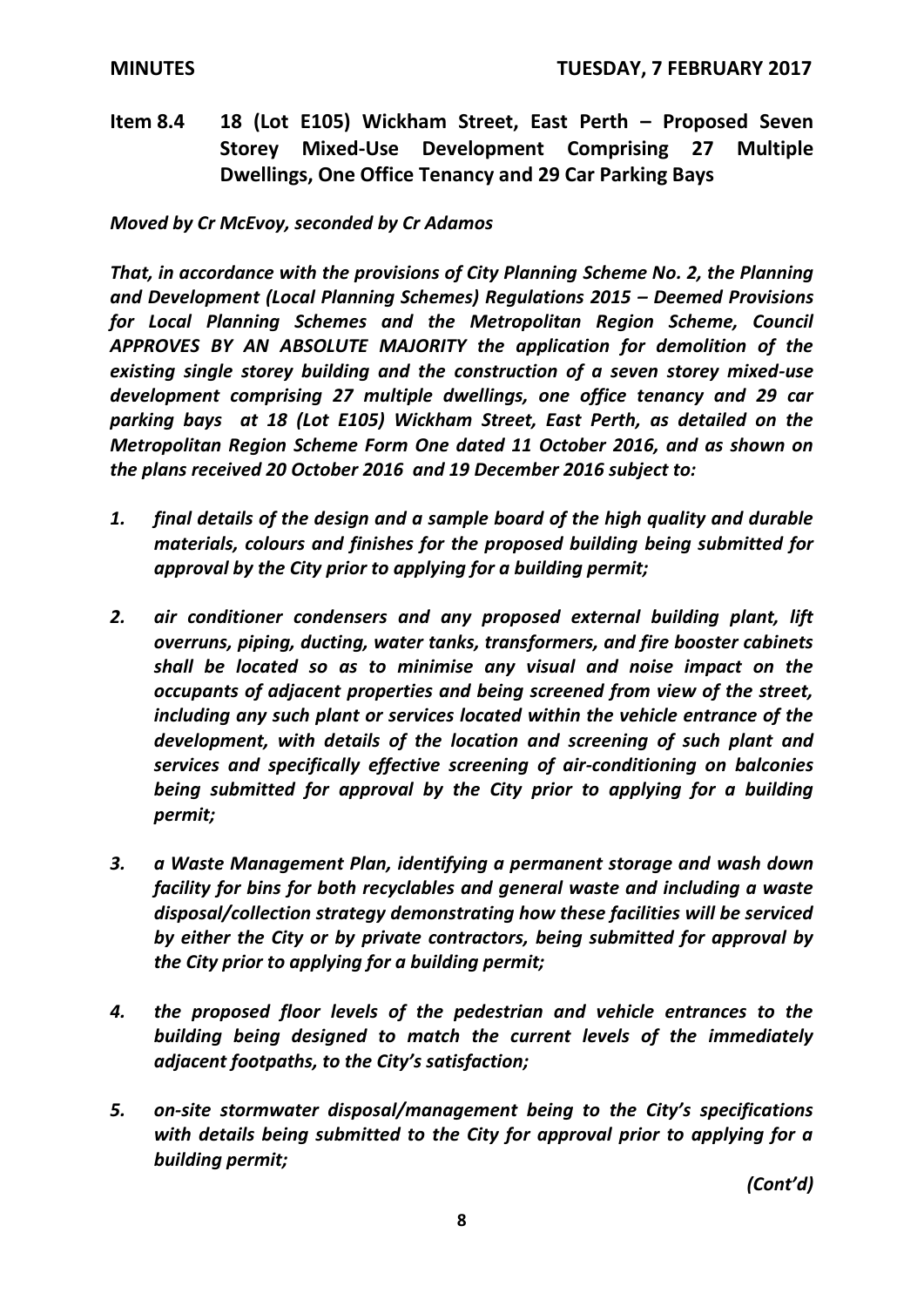- *6. the two tenant car parking bays provided on site being for the exclusive use of the tenants or occupants of the commercial tenancies within the development and not being leased or otherwise reserved for use of the tenants or occupants of other buildings or sites;*
- *7. a minimum of 27 residential car bays being provided on site, with a minimum of one residential car bay being allocated to each multiple dwelling within the development and with all on-site residential car bays being for the exclusive use of the residents of the development or their visitors;*
- *8. the dimensions of all car parking bays, aisle widths and circulation areas complying with the Australian Standard AS2890.1, ensuring that vehicles can enter and exit the building in forward gear;*
- *9. a minimum of one secure bicycle parking bay being provided for the commercial tenancies within the development in accordance with the requirements of the City Planning Scheme No. 2 Policy 5.3 Bicycle Parking and End of Journey Facilities;*
- *10. any signage for the development being integrated with the design of the building with any signs not exempt under Policy 4.6 Signs being subject to a separate application for approval by the City; and*
- *11. a construction management plan for the proposal being submitted for approval by the City prior to applying for a building permit, detailing how it is proposed to manage:*
	- *11.1 the delivery of materials and equipment to the site;*
	- *11.2 the storage of materials and equipment on the site;*
	- *11.3 the parking arrangements for the contractors and subcontractors;*
	- *11.4 any dewatering of the site;*
	- *11.5 other matters likely to impact on the surrounding properties; and*
	- *11.6 construction of the crossover and any impacts on City infrastructure and street trees.*

**The votes were recorded as follows:**

**For: Crs McEvoy, Adamos and Yong**

**Against: Nil**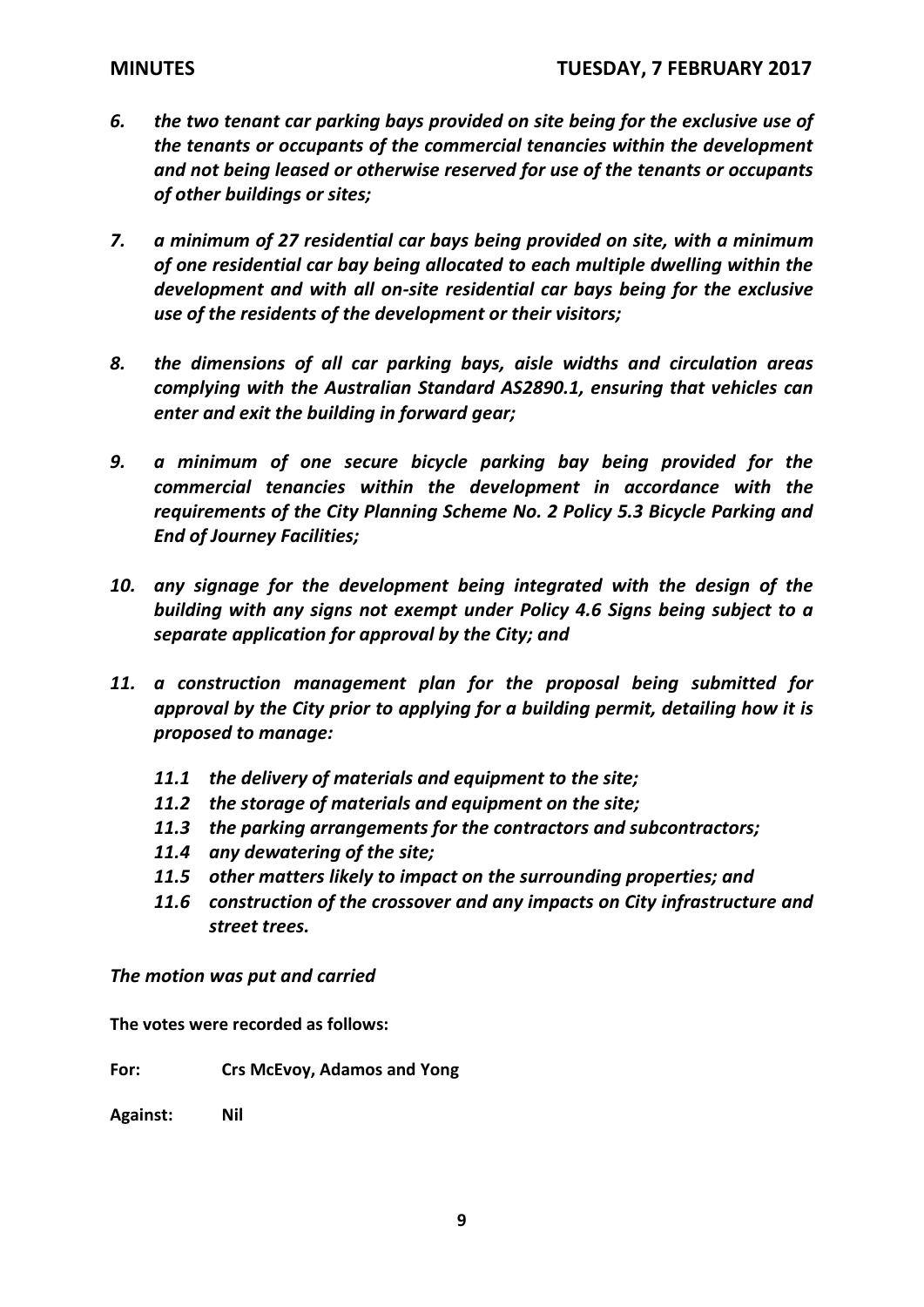**Meeting Note:** The Manager Development Approvals advised that since the publication of the agenda there has been an updated perspective to this item which will be included in the Committee meeting minutes and the subsequent Council Agenda (refer to tabled Attachment 8.4C).

# **Item 8.5 75 and 93 (Lots 21 and 30) William Street, Perth – Proposed Single Storey Structure for use as a Coffee Kiosk ('Mixed Commercial') and Associated Signage**

**The Planning Committee agreed to amend the Officer Recommendation to include an additional condition 14 as follows:**

14. the applicant being responsible for any costs associated with the relocation or other modifications required to the City's existing surveillance cameras in the locality should the proposed development create any impediment to the City's current surveillance coverage within the precinct.

## **PRIMARY MOTION AS AMENDED was put**

# *Moved by Cr McEvoy, seconded by Cr Yong*

*That in accordance with the City Planning Scheme No. 2 and the Metropolitan Region Scheme, Council APPROVES the proposed single storey structure for use as a coffee kiosk ('Mixed Commercial' use) and associated signage at 75 and 93 (Lots 21 and 30) William Street, Perth as detailed on the application form dated 1 September 2015 and as shown on the plans received on 30 November 2016 and 20 January 2017 subject to:*

- *1. final details of the design, external materials and finishes for the structure/building, including a sample board demonstrating the use of high quality, robust materials, being submitted for approval by the City prior to applying for the a building permit;*
- *2. any proposed external building plant, piping, ducting and air condensers shall be located so as to minimise any visual and noise impact on the adjacent developments and being screened from view, with details of the location and screening of such plant and services being submitted for approval by the City prior to the applying for a building permit;*
- *3. should either lot be sold in to separate ownership the kiosk is to be removed prior to settlement, with relevant permits being obtained from the City and the site being reinstated to the satisfaction of the City;*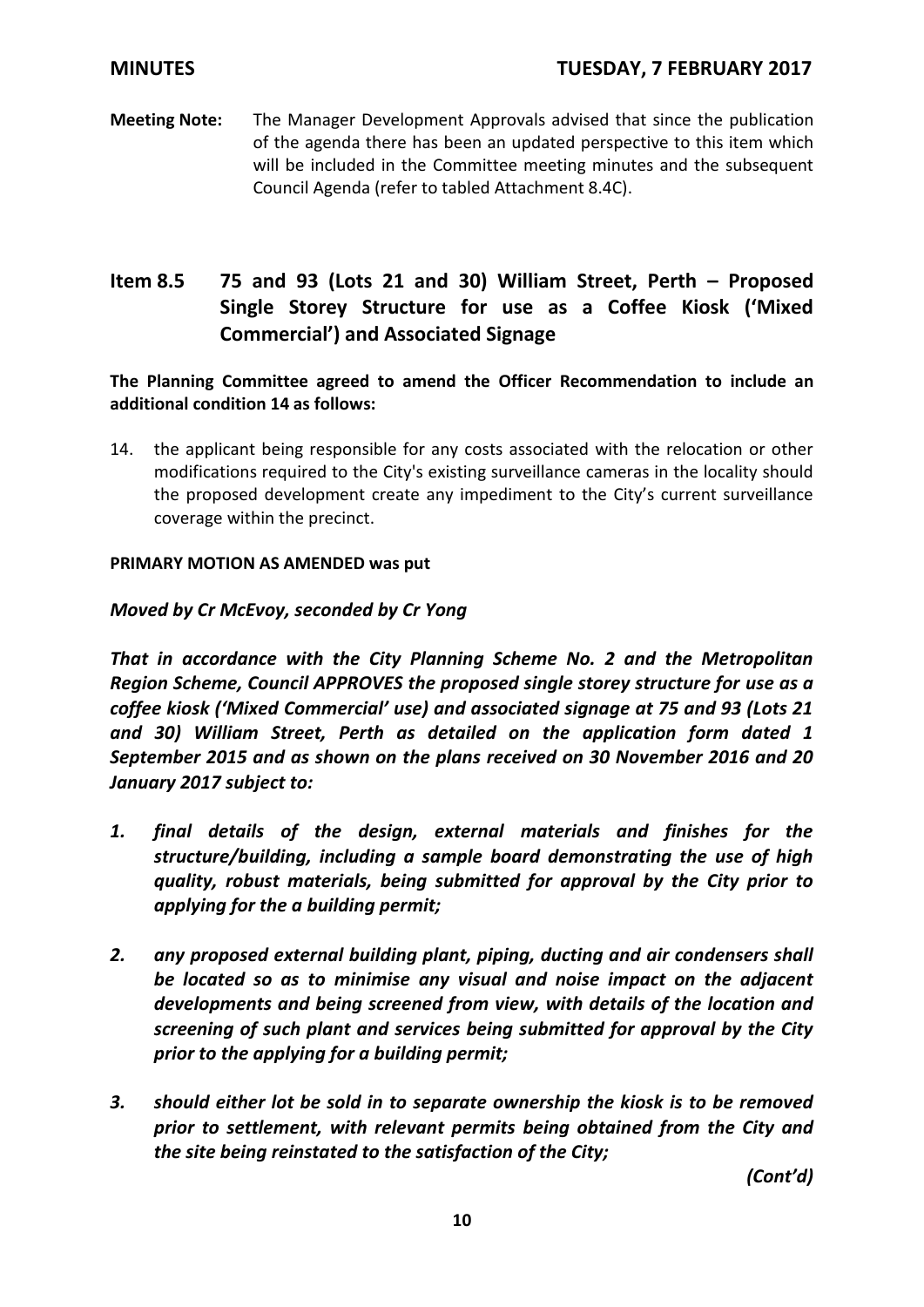- *4. a Waste Management Plan, identifying a permanent storage and wash down facility for bins for both recyclables and general waste and including a waste disposal/collection strategy demonstrating how these facilities will be serviced by the City, being submitted for approval by the City prior to applying for a building permit;*
- *5. a management plan addressing servicing and delivery of goods to the coffee kiosk being submitted for approval by the City prior to applying for a building permit;*
- *6. all stormwater being contained on-site with details of the stormwater drainage being submitted to the City for approval prior to applying for a building permit;*
- *7. the proposed furniture for the alfresco seating area being of high quality with final details of the furniture being submitted for approval by the City prior to the installation of the outdoor furniture;*
- *8. all outdoor furniture being stored within the subject tenancy or to the City's satisfaction at close of business each day;*
- *9. a lighting plan for the development including details of how the architectural elements will be illuminated to provide an attractive building at night and ensuring the lighting meets the relevant standards and does not result in any nuisance in terms of light spill with details being submitted for approval by the City prior to applying for a building permit;*
- *10. the content of any signs to be restricted to advertising for the kiosk only to the City's satisfaction;*
- 11. the proposed synthetic turf being excluded from this approval, with final *details of the treatment and any modifications to the dais being submitted for approval by the City prior to applying for a building permit;*
- *12. a maximum total of twenty patron seats being provided or alternatively details being provided to the City's satisfaction demonstrating an appropriate toilet location on site to service the kiosk; and*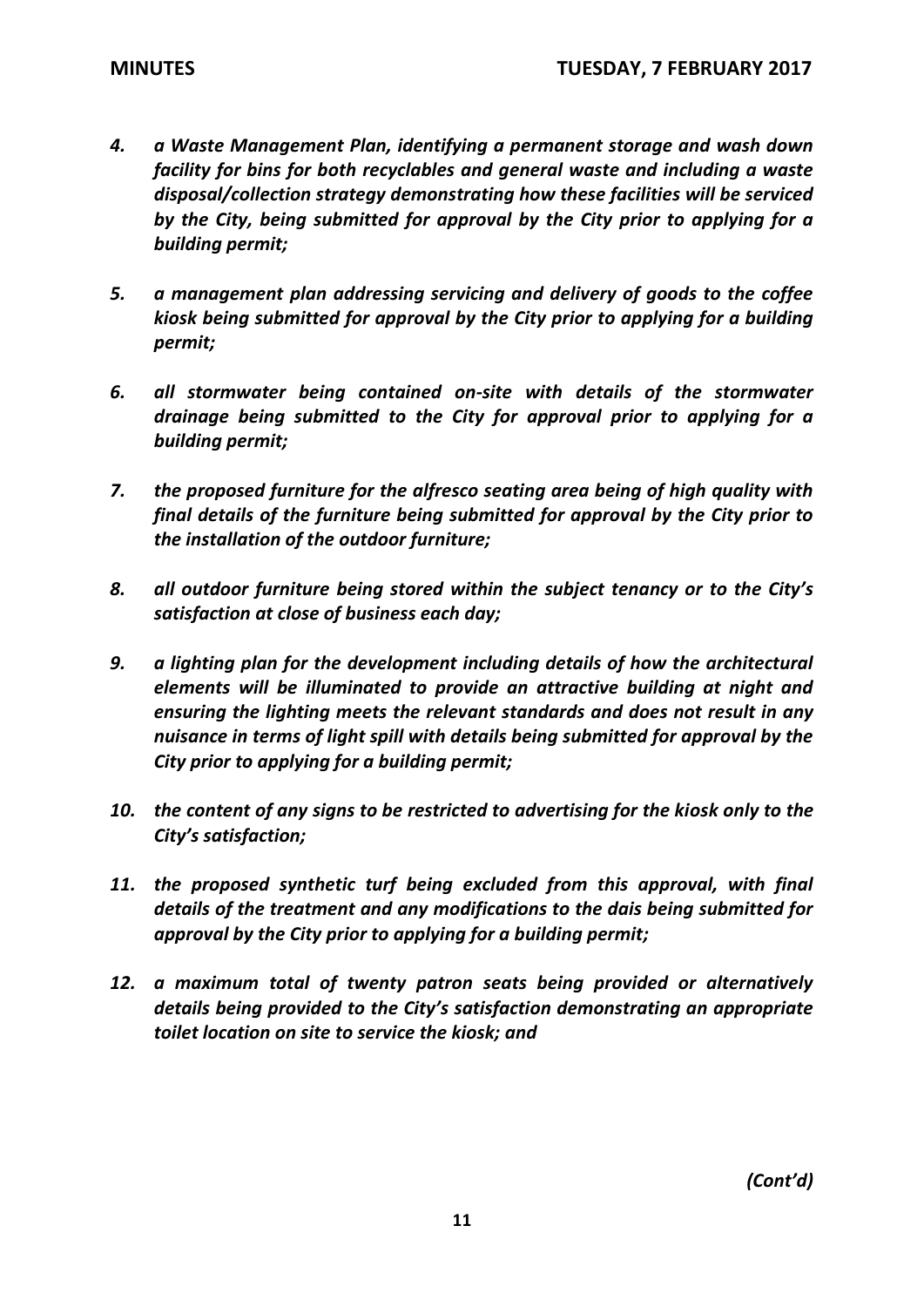- *13. a construction management plan for the proposal being submitted for approval by the City prior to applying for a building permit, detailing how it is proposed to manage:*
	- *13.1 the delivery of materials and equipment to the site;*
	- *13.2 the storage of materials and equipment on the site;*
	- *13.3 the parking arrangements for the contractors and subcontractors; and*
	- *13.4 other matters likely to impact on the church and surrounding properties.*
- *14. the applicant being responsible for any costs associated with the relocation or other modifications required to the City's existing surveillance cameras in the locality should the proposed development create any impediment to the City's current surveillance coverage within the precinct.*

**The votes were recorded as follows:**

## **For: Crs McEvoy, Adamos and Yong**

**Against: Nil**

- **Reason:** The Planning Committee considered it appropriate to amend the Officer recommendation to ensure adequate CCTV surveillance is not diminished by this development within the precinct.
- **Item 8.6 76 (Lot 5) Wittenoom Street, East Perth – Request for approval as a donor site for additional transfer of Plot Ratio**

*Moved by Cr McEvoy , seconded by Cr Adamos*

## *That:*

*1. in accordance with Clause 34 of the City Planning Scheme No. 2 the Council REFUSES the request for further approval of transferable plot ratio from 76 (Lot 5) Wittenoom Street, East Perth to the City's Register of Transfer of Plot Ratio in accordance with the application for 'Transfer Plot Ratio – Donor Site Approval' received on 5 October 2016, for the following reasons:*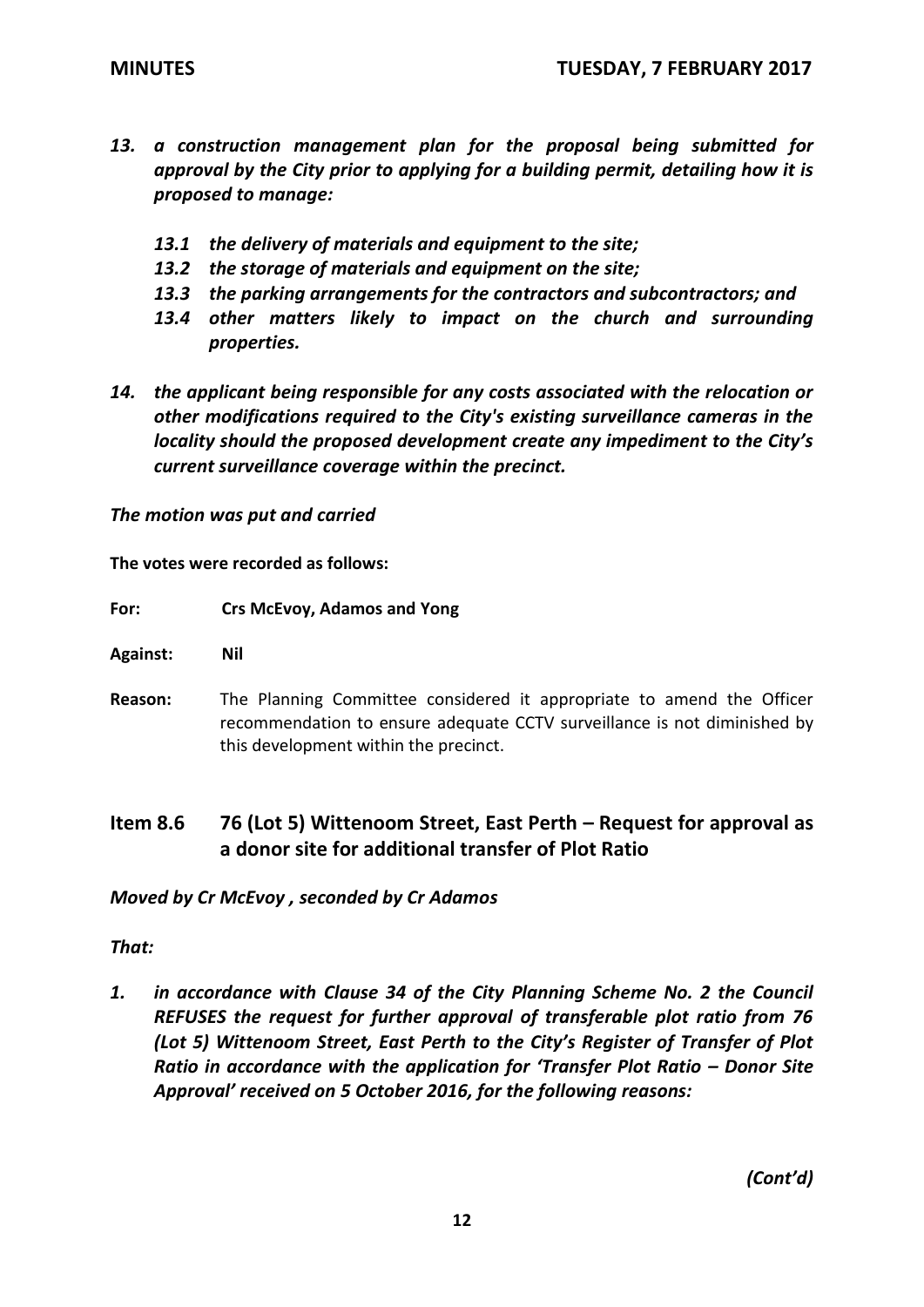- *1.1 the City has no discretion to increase the maximum plot ratio of the site above 1.5:1 to 2.5:1 in the absence of a development application proposing a development or 2.5:1 on Lot 5 with 50% of the plot ratio above 1.5:1 being for residential development;*
- *1.2 under clause 34 of the Scheme the maximum plot ratio considered for any transfer of plot ratio refers to the plot ratio specified on the Plot Ratio Plan and the Plot Ratio Plan under City Planning Scheme No 2 does not specify any plot ratio for Lot 5; and*
- *1.3 the City's Policy 4.5.2 Transfer of Plot ratio requires a minimum of 10% unused plot ratio shall be retained on the donor site and there is no planning justification that has been provided or exceptional circumstances applicable to the site to warrant any variation to the policy provision;*
- *2. the administration investigates modifications to the Scheme and relevant Policy to clarify and remove all doubt regarding the maximum transferable plot ratio and inclusion of normalised areas.*

**The votes were recorded as follows:**

- **For: Crs McEvoy, Adamos and Yong**
- **Against: Nil**
- **9. Motions of which previous notice has been given** Nil

## **10. General Business**

- 8.1 Responses to General Business from a Previous Meeting Nil
- 8.2 New General Business Nil

## **11. Items for consideration at a future meeting**

Outstanding Items: Nil